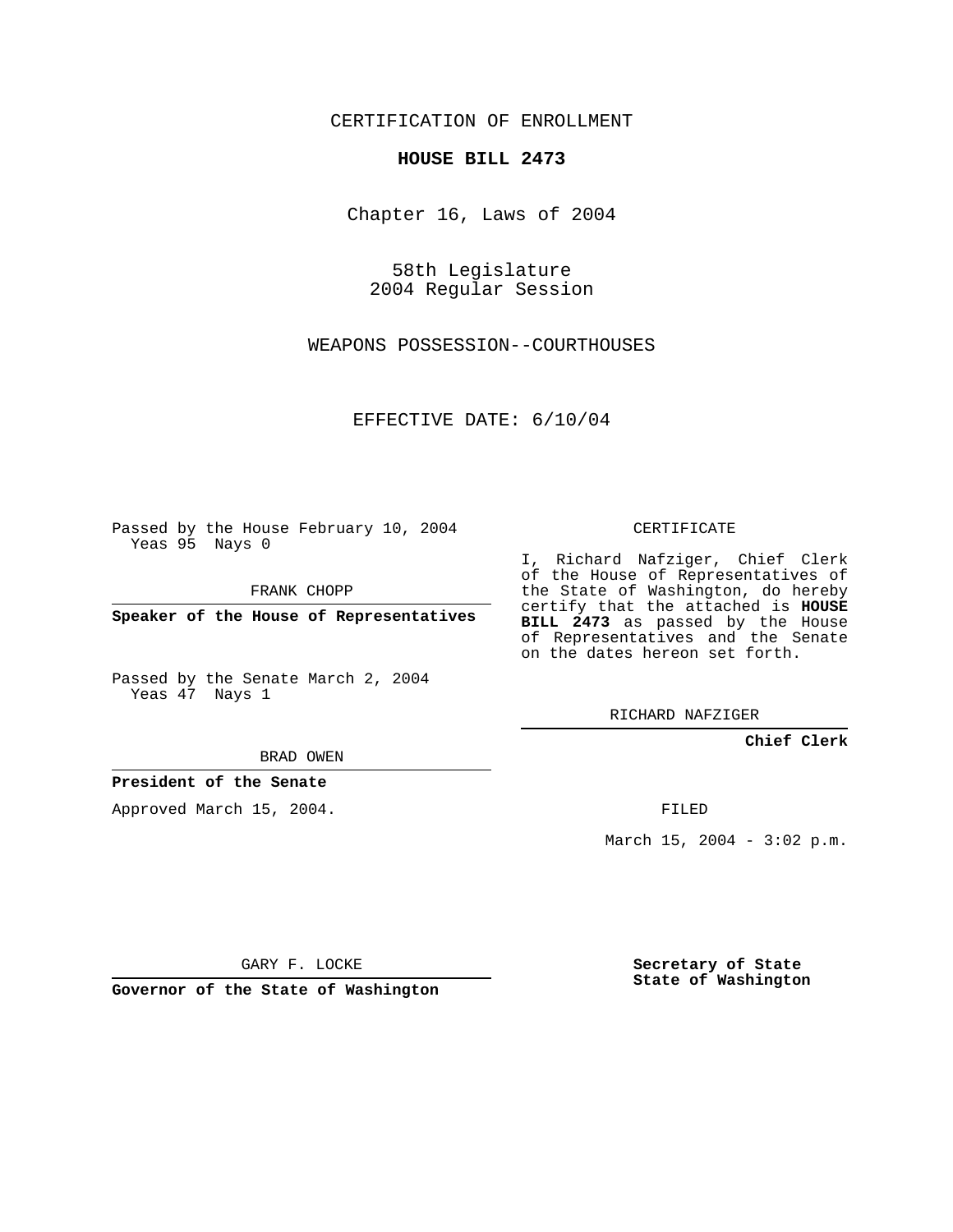## **HOUSE BILL 2473** \_\_\_\_\_\_\_\_\_\_\_\_\_\_\_\_\_\_\_\_\_\_\_\_\_\_\_\_\_\_\_\_\_\_\_\_\_\_\_\_\_\_\_\_\_

\_\_\_\_\_\_\_\_\_\_\_\_\_\_\_\_\_\_\_\_\_\_\_\_\_\_\_\_\_\_\_\_\_\_\_\_\_\_\_\_\_\_\_\_\_

Passed Legislature - 2004 Regular Session

**State of Washington 58th Legislature 2004 Regular Session**

**By** Representatives Clibborn, Woods, Lantz, Jarrett, Darneille, Bailey, Hunt, Lovick, Shabro, Kenney, Chase, Tom and Schual-Berke

Read first time 01/14/2004. Referred to Committee on Judiciary.

 AN ACT Relating to possession of weapons in courthouse buildings; and amending RCW 9.41.300.

BE IT ENACTED BY THE LEGISLATURE OF THE STATE OF WASHINGTON:

 **Sec. 1.** RCW 9.41.300 and 1994 sp.s. c 7 s 429 are each amended to read as follows:

 (1) It is unlawful for any person to enter the following places when he or she knowingly possesses or knowingly has under his or her control a weapon:

 (a) The restricted access areas of a jail, or of a law enforcement facility, or any place used for the confinement of a person (i) arrested for, charged with, or convicted of an offense, (ii) held for extradition or as a material witness, or (iii) otherwise confined pursuant to an order of a court, except an order under chapter 13.32A or 13.34 RCW. Restricted access areas do not include common areas of egress or ingress open to the general public;

 (b) Those areas in any building which are used in connection with court proceedings, including courtrooms, jury rooms, judge's chambers, offices and areas used to conduct court business, waiting areas, and corridors adjacent to areas used in connection with court proceedings.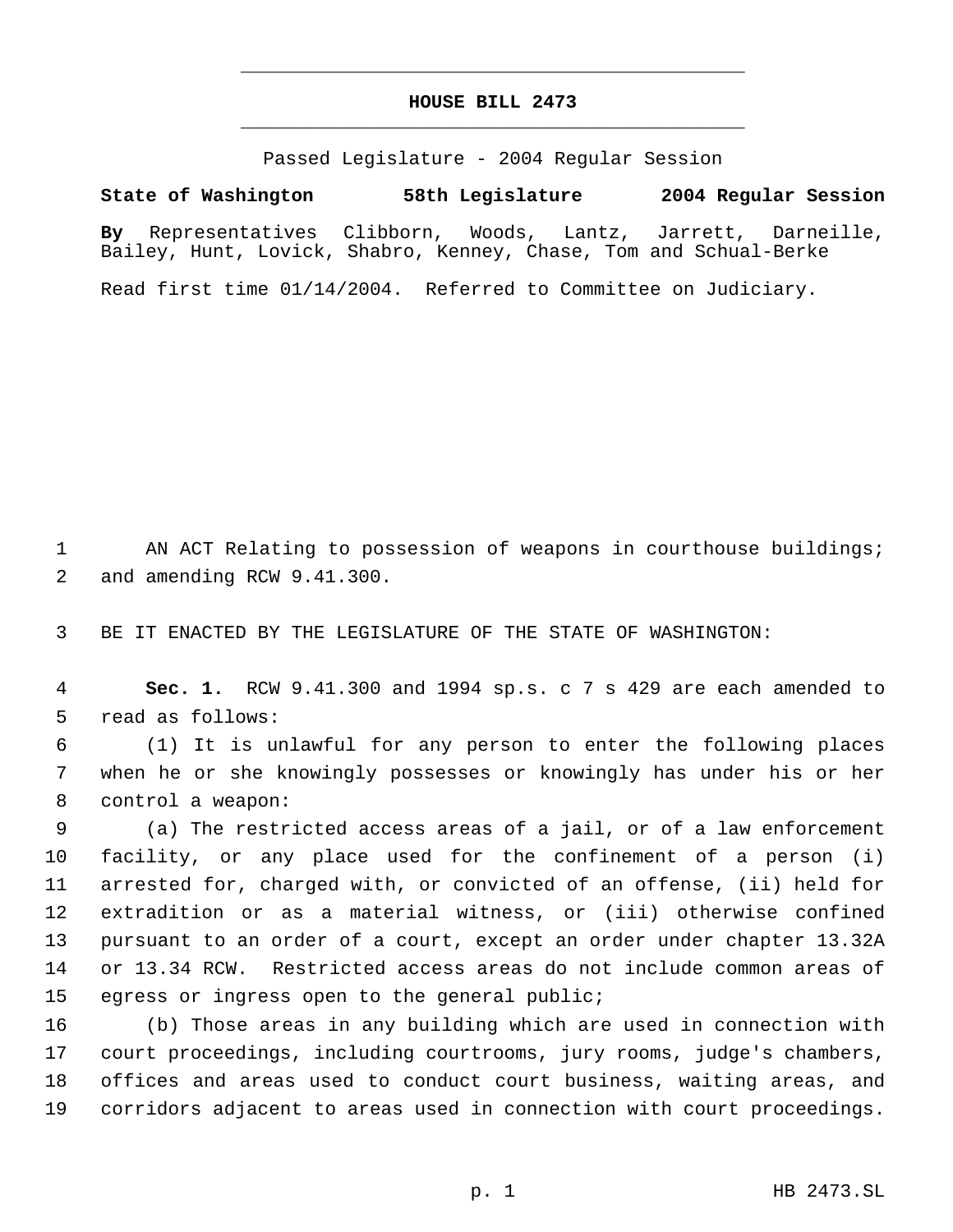The restricted areas do not include common areas of ingress and egress to the building that is used in connection with court proceedings, when it is possible to protect court areas without restricting ingress and egress to the building. The restricted areas shall be the minimum necessary to fulfill the objective of this subsection (1)(b).

 In addition, the local legislative authority shall provide either a stationary locked box sufficient in size for pistols and key to a weapon owner for weapon storage, or shall designate an official to receive weapons for safekeeping, during the owner's visit to restricted areas of the building. The locked box or designated official shall be located within the same building used in connection with court proceedings. The local legislative authority shall be liable for any negligence causing damage to or loss of a weapon either placed in a locked box or left with an official during the owner's visit to restricted areas of the building.

 The local judicial authority shall designate and clearly mark those areas where weapons are prohibited, and shall post notices at each entrance to the building of the prohibition against weapons in the restricted areas;

 (c) The restricted access areas of a public mental health facility certified by the department of social and health services for inpatient hospital care and state institutions for the care of the mentally ill, excluding those facilities solely for evaluation and treatment. Restricted access areas do not include common areas of egress and ingress open to the general public; or

 (d) That portion of an establishment classified by the state liquor control board as off-limits to persons under twenty-one years of age.

 (2) Cities, towns, counties, and other municipalities may enact laws and ordinances:

 (a) Restricting the discharge of firearms in any portion of their respective jurisdictions where there is a reasonable likelihood that humans, domestic animals, or property will be jeopardized. Such laws and ordinances shall not abridge the right of the individual guaranteed by Article I, section 24 of the state Constitution to bear arms in defense of self or others; and

 (b) Restricting the possession of firearms in any stadium or convention center, operated by a city, town, county, or other municipality, except that such restrictions shall not apply to: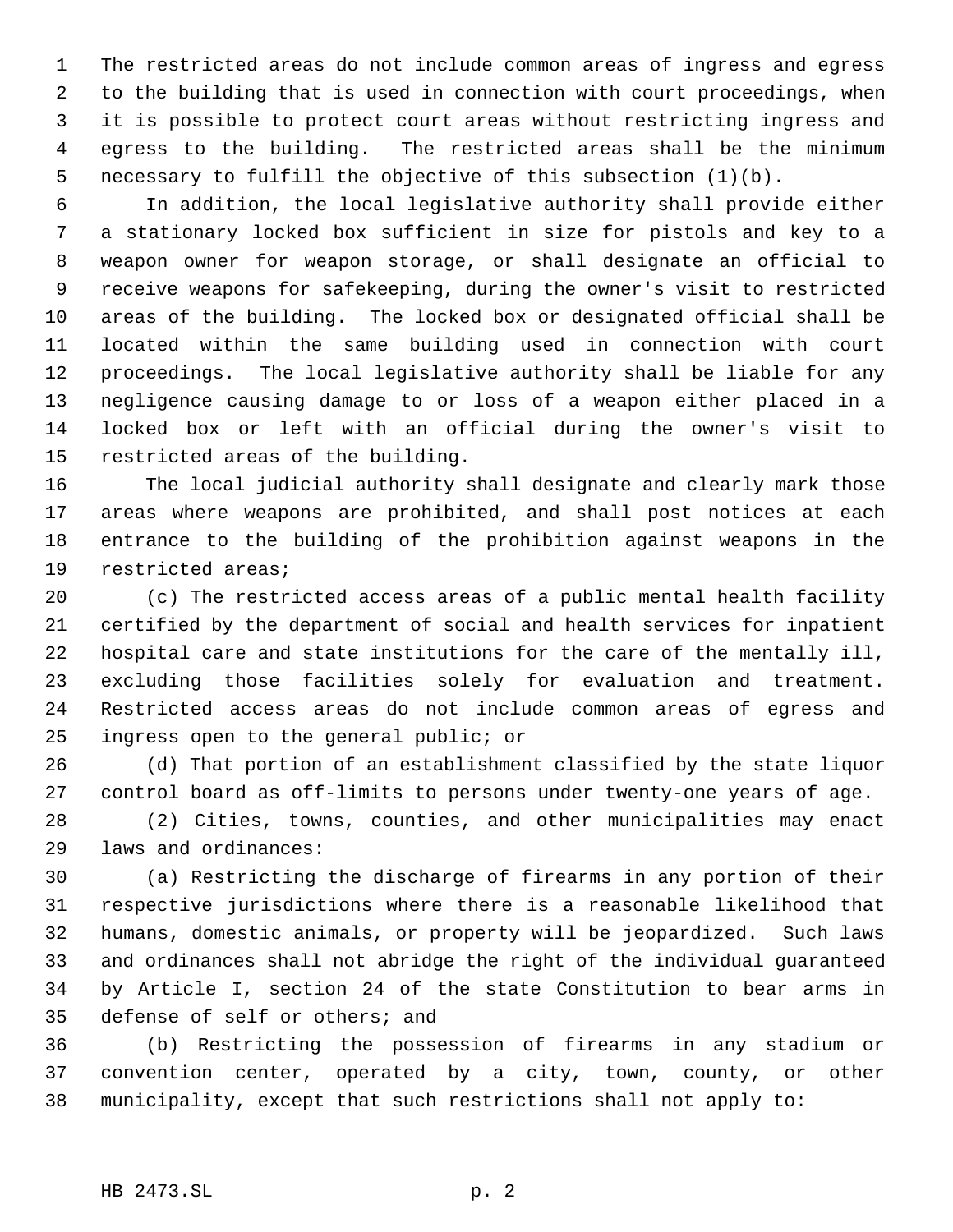(i) Any pistol in the possession of a person licensed under RCW 9.41.070 or exempt from the licensing requirement by RCW 9.41.060; or (ii) Any showing, demonstration, or lecture involving the exhibition of firearms.

 (3)(a) Cities, towns, and counties may enact ordinances restricting the areas in their respective jurisdictions in which firearms may be sold, but, except as provided in (b) of this subsection, a business selling firearms may not be treated more restrictively than other businesses located within the same zone. An ordinance requiring the cessation of business within a zone shall not have a shorter grandfather period for businesses selling firearms than for any other businesses within the zone.

 (b) Cities, towns, and counties may restrict the location of a business selling firearms to not less than five hundred feet from primary or secondary school grounds, if the business has a storefront, has hours during which it is open for business, and posts advertisements or signs observable to passersby that firearms are available for sale. A business selling firearms that exists as of the date a restriction is enacted under this subsection (3)(b) shall be grandfathered according to existing law.

 (4) Violations of local ordinances adopted under subsection (2) of this section must have the same penalty as provided for by state law.

 (5) The perimeter of the premises of any specific location covered by subsection (1) of this section shall be posted at reasonable intervals to alert the public as to the existence of any law restricting the possession of firearms on the premises.

(6) Subsection (1) of this section does not apply to:

 (a) A person engaged in military activities sponsored by the federal or state governments, while engaged in official duties;

 (b) Law enforcement personnel, except that subsection (1)(b) of 31 this section does apply to a law enforcement officer who is present at a courthouse building as a party to an action under chapter 10.14, 10.99, or 26.50 RCW, or an action under Title 26 RCW where any party has alleged the existence of domestic violence as defined in RCW 26.50.010; or

(c) Security personnel while engaged in official duties.

 (7) Subsection (1)(a) of this section does not apply to a person licensed pursuant to RCW 9.41.070 who, upon entering the place or